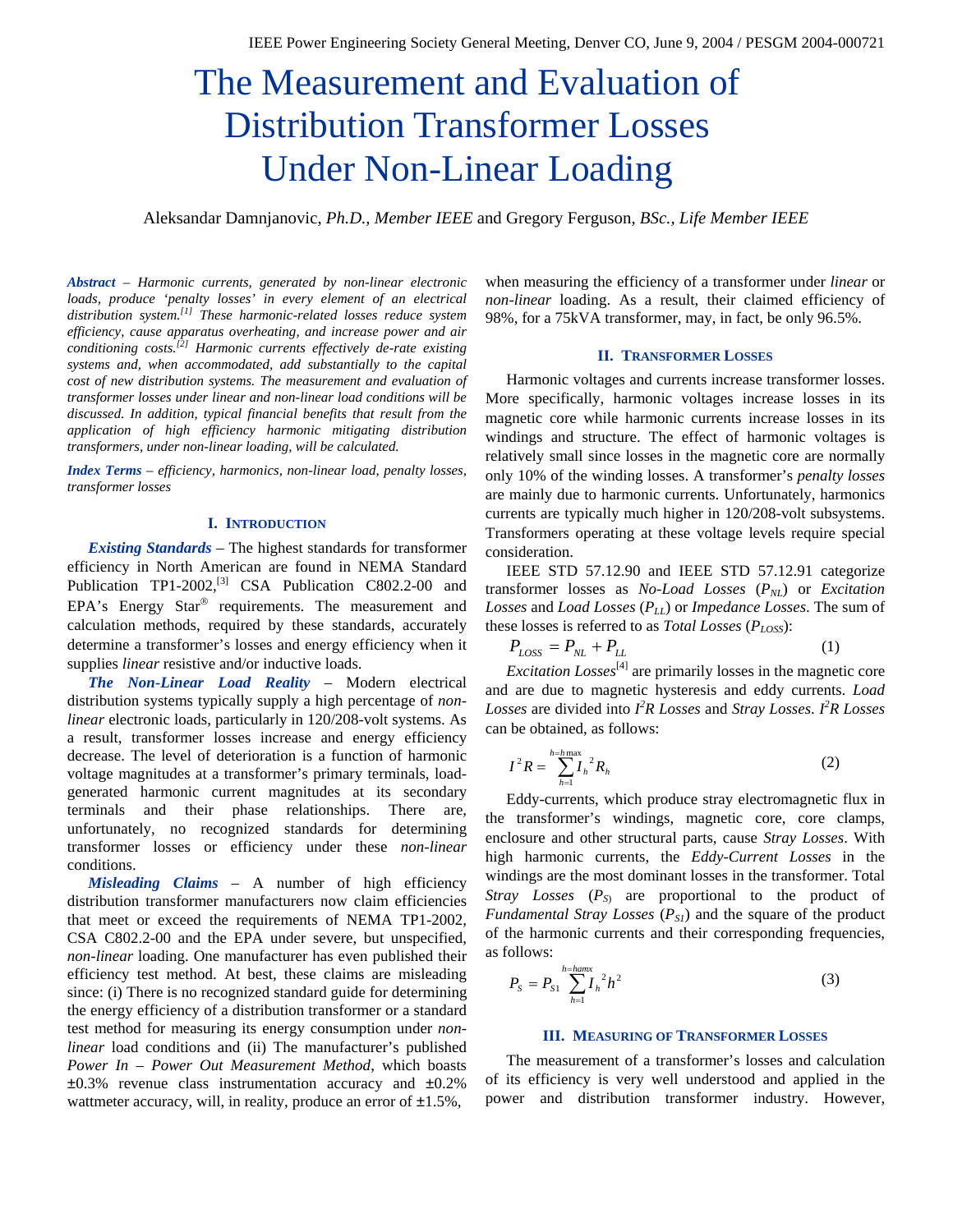conventional *No-Load Loss* and *Load Loss* measurement methods only confirm a transformer's performance under *linear* load conditions.

IEEE Std 57.12 91 – *Standard Test Code for Dry-Type Distribution and Power Transformers* and NEMA TP2-1998 – *A Standard Test Method for Measuring the Energy Consumption of Distribution Transformers*[5] specify the testing procedure for the measurement of losses and the calculation of efficiency under *linear* loading. The measurement of *No-Load Losses* is made during an Open-Circuit Test and the measurement of *Load Losses* is made during a Short-Circuit Test. These measurements can be used to calculate efficiency as follows:

$$
\eta = \frac{P_{OUT}}{P_{OUT} + P_{LOS}}\tag{4}
$$

Where:

 $\eta$  = Transformer Efficiency

 $P_{OUT}$  = Output Power (Watts)

 $P_{loss}$  = Transformer Power Losses (Watts)

*Conventional Method of Measurements Transformer Losses and Efficiency* - A transformer's *Total Losses* are obtained by calculating the difference between input and output power. A single-phase transformer can be considered as a twoport network (*Figure 1*), in which the transformer losses are obtained as the difference between two products:

$$
p_{loss} = p_{in} - p_{out} = p_1 - p_2 = v_1 i_1 - v_2 i_2 \tag{5}
$$



*A Transformer as a Two-Port Network Figure 1* 

The instrumentation and connection diagram, for testing a single-phase transformer, is shown in Figure 2.



*Connection Diagram for a Single-Phase Transformer Figure 2* 

Depending on its kVA rating, the efficiency of a distribution transformer is usually in the 92% to 98% range. To comply with NEMA TP1, CSA C802.2-00 and the EPA Energy Star<sup>®</sup> Program, efficiencies must be in the 97% to 98.9%. However, NEMA TP1, and all other current standards, specifically excludes transformers that supply *non-linear* loads.

We can derive the maximum full scale errors for the voltages and currents, and the maximum errors for losses and efficiency, for 75 kVA 480/120:208 three-phase transformer, as follows: *No-Load Losses* = 286 Watts, *Load Losses* at 100% load = 1,714 Watts, Efficiency =  $98.15$  @35%, when the instrument transformers are 0.3% accuracy class, the voltmeter and ammeters have an accuracy of 0.1%FS, and the wattmeters have an accuracy of 0.2%FS, as shown in *Figure 2*. The instrumentation is summarized in *Table1*.

| <i><u><b>Instruments</b></u></i> | <b>Full Scale</b> | <b>Full Scale Error</b> |
|----------------------------------|-------------------|-------------------------|
| VT1                              | 480/120           | 0.360                   |
| VT2                              |                   |                         |
| CT <sub>1</sub>                  | 100/5             | 0.0150                  |
| CT <sub>2</sub>                  | 400/5             | 0.0150                  |
| V <sub>1</sub>                   | 300               | 0.300                   |
| V <sub>2</sub>                   | 300               | 0.300                   |
| A <sub>1</sub>                   | 5                 | 0.005                   |
| A2                               | 5                 | 0.005                   |

*Table 1* 

Losses and efficiency measurement errors, at unity *power factor* and 100% load can be calculated as follows:

$$
\Delta P_{loss} = (120 \pm \varepsilon_{w1} \pm \varepsilon_{v1})(5 \pm \varepsilon_{CT1} \pm \varepsilon_{A1})x20
$$
  
- (120  $\pm \varepsilon_{v2}$ )(5  $\pm \varepsilon_{C12} \mp \varepsilon_{A2}$ )x45  
= 75.6338kW – 74.6010kW  
= 1.032kW

The losses measurement error is:

$$
\frac{\Delta P_{Loss}}{P_{Loss}} = \frac{\mp 1.032}{2000} \times 100 = \pm 51.62\%
$$

The efficiency measurement error is:

 $\Delta$ *eff* =  $\pm$ 1.34%

*New Method of Measurements Transformer Losses and Efficiency*<sup>[6]</sup> – Considering the transformer as a two-port network (*Figure 1*), instantaneous power absorbed by the transformer is defined by equation (5). By creating a new twoport network, which is shown in *Figure 3*, we introduce a current generator ( $i^* = i_1 - i_2 / K$ ), which is parallel to port 1p-1p', and voltage generator ( $v^* = v_1/K - v_2$ ), which is in series with port 2p-2p'. Both Input and Output Power coincide with  $v_1 i_2 / K$ . The overall absorbed power through ports 1p-1p' and 2p-2p' is zero.

The instantaneous power absorbed will be equal to the sum of the power delivered by these generators. The power losses of the transformer can be expressed by:

$$
p_L = (i_1 - i_2/K)v_1 + (v_1/K - v_2)i_2 = p^2 + p^2 \tag{6}
$$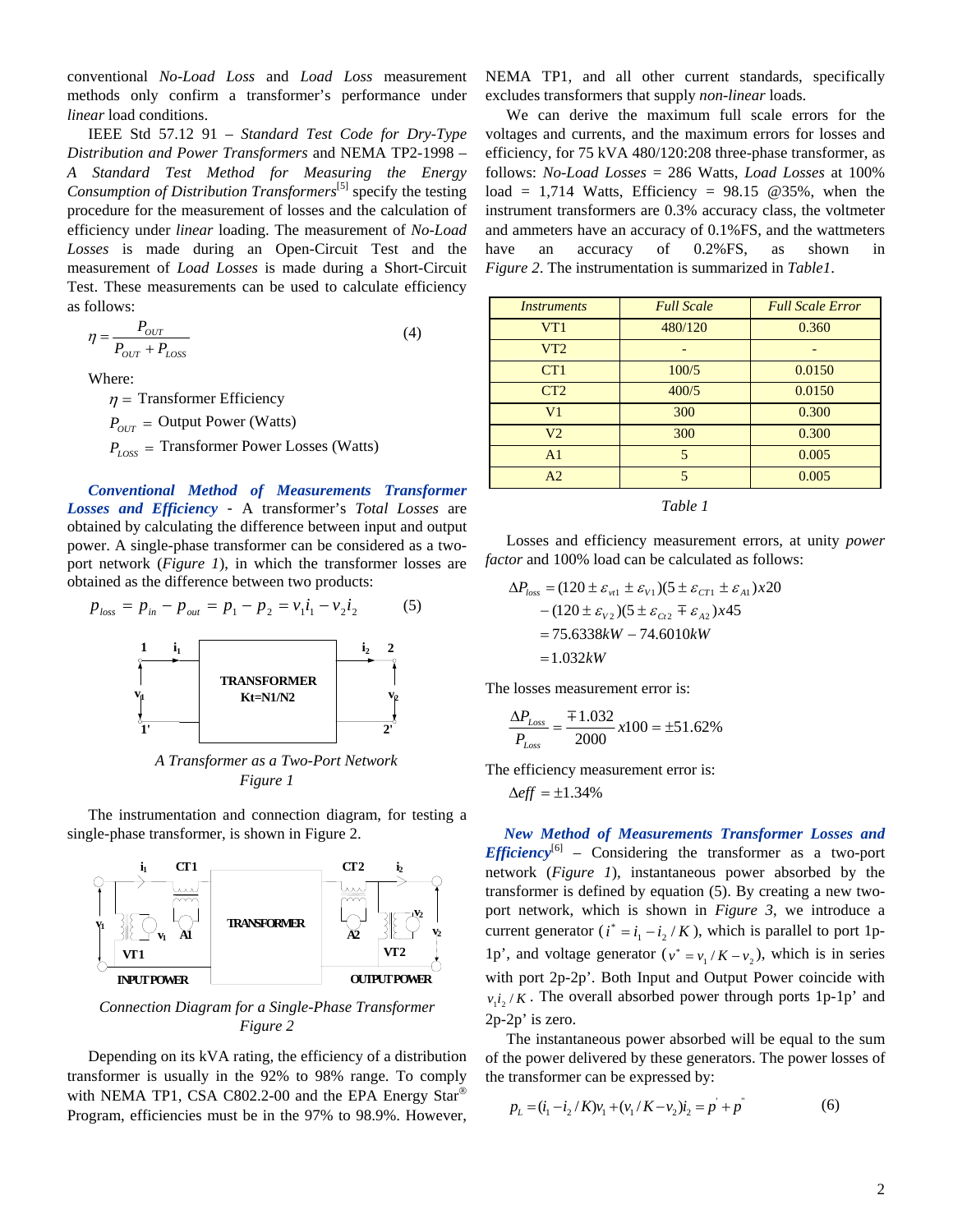

A Transformer as a Two-Port Network Figure 3

Average power for some period of time *T* can be expressed by:

$$
P_{Lm} = \frac{1}{T} \int_{0}^{T} (i_1 - i_2 / K) v_1 dt + \frac{1}{T} \int_{0}^{T} (v_1 / K - v_2) i_2 dt = P_m + P_m \tag{7}
$$

Equation (6) is valid for any constant  $K$ . Based on this formulation, a new measuring method is presented, with the connection diagram shown in *Figure 4*.

This method also requires two wattmeters, or two sets of voltmeters and ammeters. One set for a full range of voltages and small currents and the other set for small voltages and full range of currents. Physical interpretation of this method can be explained using *Figure 4*.



*Connection Diagram for a Single-Phase Transformer Figure 4*

Based on the diagram as shown in *Figure 4*.

$$
P_m = \frac{1}{T} \int_0^T (i_1 - i_2 / K_t) v_1 dt = \frac{1}{T} \int_0^T i_0 v_{1A} dt + \frac{1}{T} \int_0^T i_0 v_{AB} dt
$$
 (8)

The  $P_m$  term corresponds to the losses due to the circulation of magnetizing current in the primary added to magnetic core losses. That is equivalent to the transformer open circuit test. Second term  $P_m^r$  is: (9)

$$
P_m^{\dagger} = \frac{1}{T} \int_0^T (\nu_1 - \nu_2 K_t) i_2 dt = \frac{1}{T} \int_0^T i_{21} \nu_{1A} dt + \frac{1}{T} \int_0^T i_{21} \nu_{AC} dt
$$

Equation (9) represents the sum of the losses in the primary and secondary of the transformer, due to load current, which is equivalent to a transformer short-circuit test. With this method, it is possible to separately measure the core and copper losses of the transformer. Measurement under non-linear load conditions is also possible.

To evaluate the new measuring method, using the proposed connection diagram in *Figure 4*, we analyze the same example evaluated with the conventional measuring approach, with standard Metering Class CTs and VTs, and specially design differential CTs and VTs. The instrumentation is summarized in *Table 2*.

| Instruments     | <b>Full Scale</b> | <b>Full Scale Error</b> |
|-----------------|-------------------|-------------------------|
| VT1             | 480/120           | 0.360                   |
| VT2             | 120/120           | 0.360                   |
| CT <sub>1</sub> | 5/5               | 0.015                   |
| CT2             | 225/5             | 0.015                   |
| V <sub>1</sub>  | 120               | 0.120                   |
| V <sub>2</sub>  | 120               | 0.120                   |
| A <sub>1</sub>  |                   | 0.001                   |
| A <sub>2</sub>  |                   | 0.001                   |

*Table 2* 

Exciting current error is:

$$
\frac{\Delta(i_1 - i_2)}{(i_1 - i_2)} = \frac{\pm \varepsilon_{CT1} \pm \varepsilon_{A1}}{(i_1 - i_2)/20} = \pm 0.0016
$$

Input Voltage is measured with the error:

$$
\frac{\Delta v_1}{v_1} = \frac{\pm \varepsilon_{V11} \pm \varepsilon_{V1}}{v_1} = \pm 0.0017
$$

The core losses are measured with the error:

$$
\frac{\Delta P_{Fe}}{P_{Fe}} = \frac{\Delta v_1}{v_1} + \frac{\Delta (i_1 - i_2)}{(i_1 - i_2)} = \pm 0.0033
$$

The series voltage drop is measured with the error:

$$
\frac{\Delta(v_1 - v_2)}{(v_1 - v_2)} = \frac{\pm \varepsilon_{vT2} \pm \varepsilon_{v2}}{(v_1 - v_2)} = \pm 0.0068
$$

Output current is measured with error:

$$
\frac{\Delta i_2}{i_2} = \frac{\pm \varepsilon_{CT2} \pm \varepsilon_{A2}}{i_2 / 20} = \pm 0.0079
$$

The copper losses are measured with the error:

$$
\frac{\Delta P_{Cu}}{P_{Cu}} = \frac{\Delta i_2}{i_2} + \frac{\Delta (v_1 - v_2)}{(v_1 - v_2)} = \pm 0.014
$$

The core losses are measured with the error:

$$
\frac{\Delta P_{Fe}}{P_{Fe}} = \frac{\Delta v_1}{v_1} + \frac{\Delta (i_1 - i_2)}{(i_1 - i_2)} = \pm 0.0033
$$

The total losses are measured with the error:

$$
\frac{\Delta P_{Loss}}{P_{Loss}} = \frac{\Delta P_{cu} + \Delta P_{Fe}}{P_{Loss}} = \pm 0.013 = 1.3\%
$$

The efficiency measurement error is:  $\Delta eff = \pm 0.033\%$